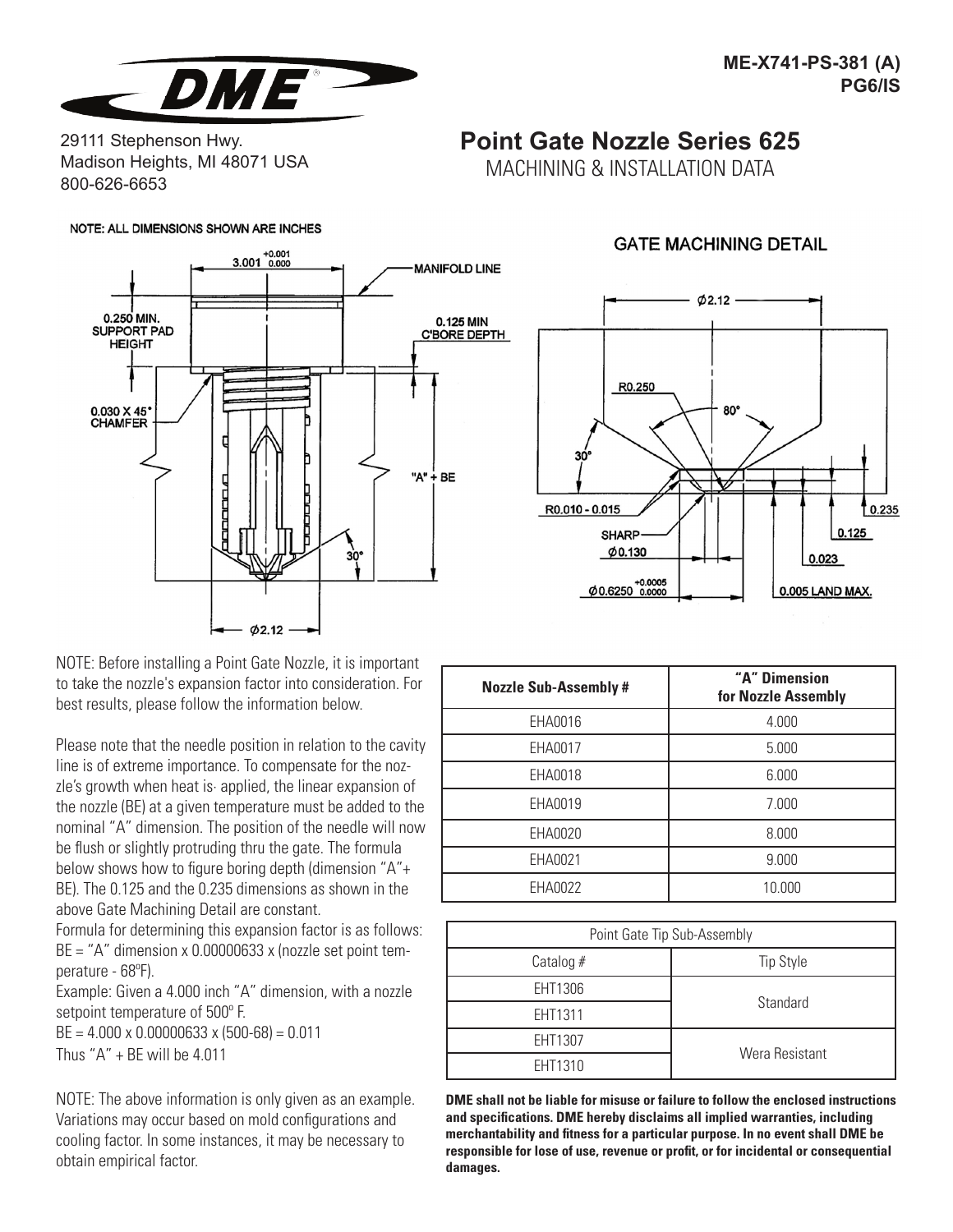

29111 Stephenson Hwy. Madison Heights, MI 48071 USA 800-626-6653

# **Point Gate Nozzle Series 625**

MACHINING & INSTALLATION DATA



# **OPERATING & SERVICING INSTRUCTIONS: 250 SERIES POINT GATE NOZZLES**

All interchangeable nozzles are similar, and differ only in size and material flow capacity. The information found below applies to the 625 Series Point Gate Nozzles.

### **OPERATING PROCEDURE**

The nozzles are supplied with a Square (Flat) Coil equipped with a Type J Thermocouple.

(It is also recommended to use a DME Closed Loop Temperature Controller for optimum temperature control).

When Starting the Nozzle, set the controller to 10% voltage if using an open loop manual type, or to 200°F if using a closed loop automatic type. In either case, this procedure will allow the heater to dissipate any moisture. Be certain to maintain this start-up setting for 15 minutes. (Controller equipped with Step Start ®, Smart Start® or other heater warm-up circuitry will cycle automatically.) I It is essemtial to use controllers with proper voltage and wattage capabilities. The voltage and wattage of each heater is clearly marked on the heater tag.

### **DISASSEMBLY PROCEDURE**

1. Place the nozzle .in a vice using "V" Block, then secure it firmly at the nozzle head.

2. For removal of tip from nozzle, a 1" six point deep well socket is recommended. The nozzle must be at processing temperature and the heater should be turned off when removing tip counter-clockwise from the nozzle. If nozzle is still in the mold, the nozzle must be "keyed" to prevent wire damages.

- 3. Tip and needle must be cleaned of any material before reassembling.
- 4. Remove the heater using a Square Coil Heater wrench (Wrench is included with replacement heater).

# **ASSEMBLY PROCEDURE-ALL PARTS MUST BE CLEAN**

1. Nozzle body must be cleaned of any material in the seal-off area and threaded areas before reassembling.

2. Careful attention should be taken to the needle as damage could occur if needle is dropped or strikes a rigid material. Treat needle like a glass or ceramic material.

3. Install the heater using a Square Coil Heater wrench (Wrench included with replacement heater). After the heater Is installed, it should cover the entire length of the nozzle body - stretch the heater by hand if necessary.

4. Apply an anti-seize compound on the tip threads.

5. Firmly screw the tip sub-assembly into the shank of the nozzle body.Tighten and untighten two or three times making sure there is a good contact between the tip and the shank.Torque the sub-assembly into the nozzle body using 30± 5 ft-lbs. For protection of the tip sub-assembly, 1", a six point deep well socket is recommended.

6. Careful attention shouid be taken to the heater and thermocouple leads as damage could occur when working on nozzle assembly.

7. Seal ring for nozzle body must be replaced each time nozzle body and/or manifold are removed to ensure seal-off. #EHR7156.

8. Wait a minimum of 5 minutes after set point has been achieved for sufficient heat to transfer into the tip before molding.